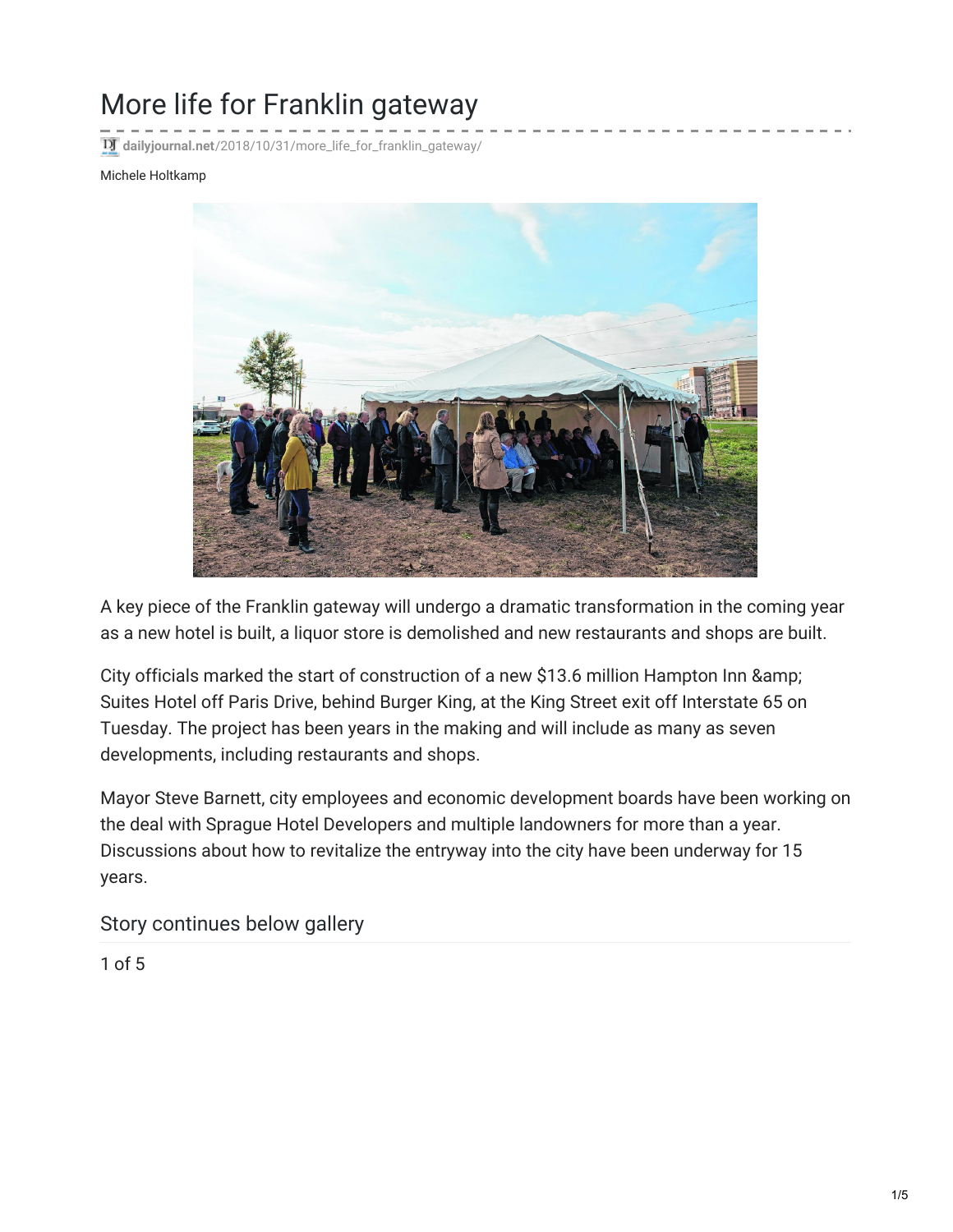

Sprague Hotel Developers and Franklin officials conducted a groundbreaking ceremony on Tuesday for a new Hampton Inn and Suites near Interstate 65.



Sprague Hotel Developers and Franklin officials conducted a groundbreaking ceremony on Tuesday for a new Hampton Inn and Suites near Interstate 65.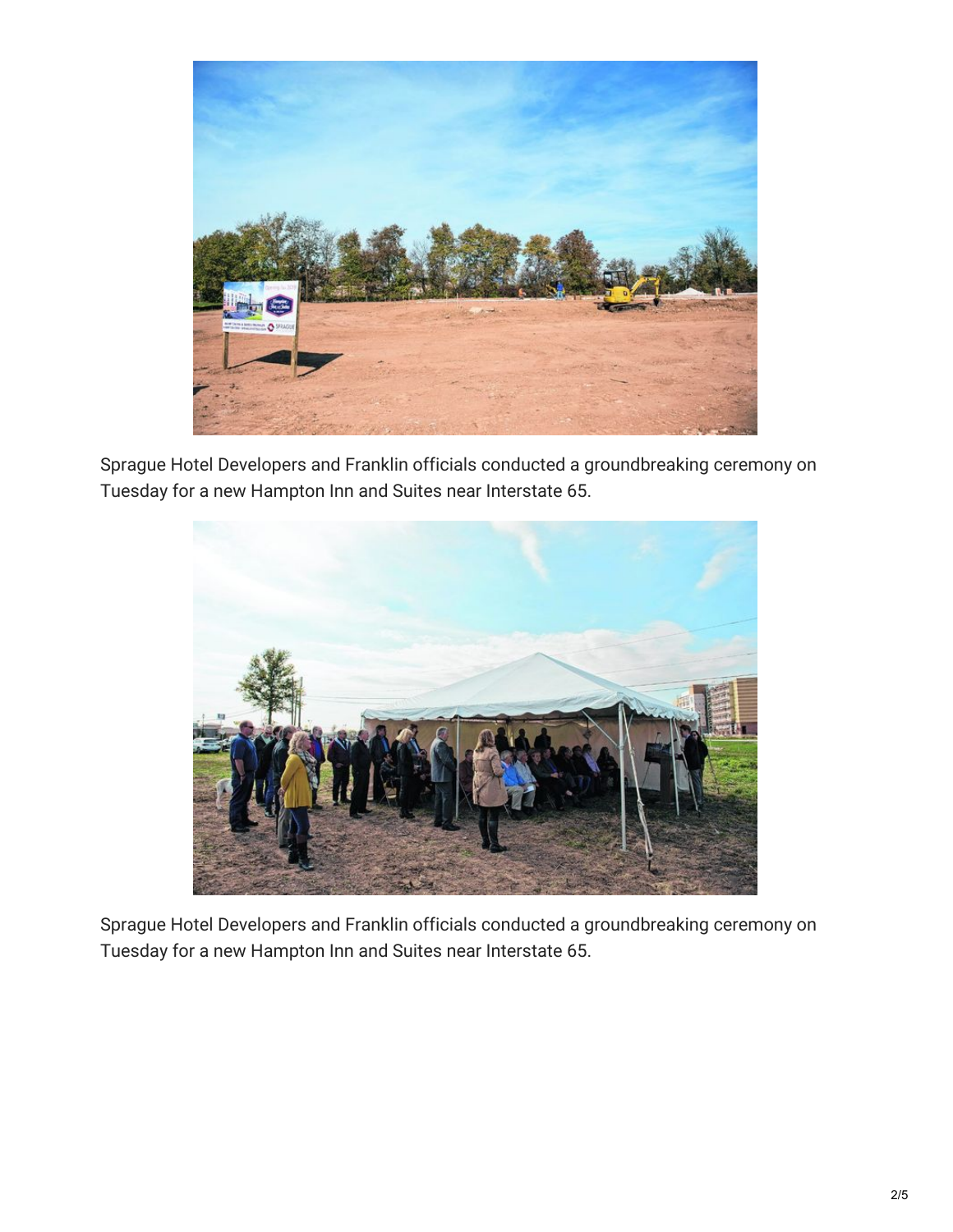

Franklin City Council member Richard Wertz speaks during a groundbreaking ceremony on Tuesday for a new Hampton Inn and Suites near Interstate 65.



Franklin Mayor Steve Barnett speaks during a groundbreaking ceremony on Tuesday for a new Hampton Inn and Suites near Interstate 65.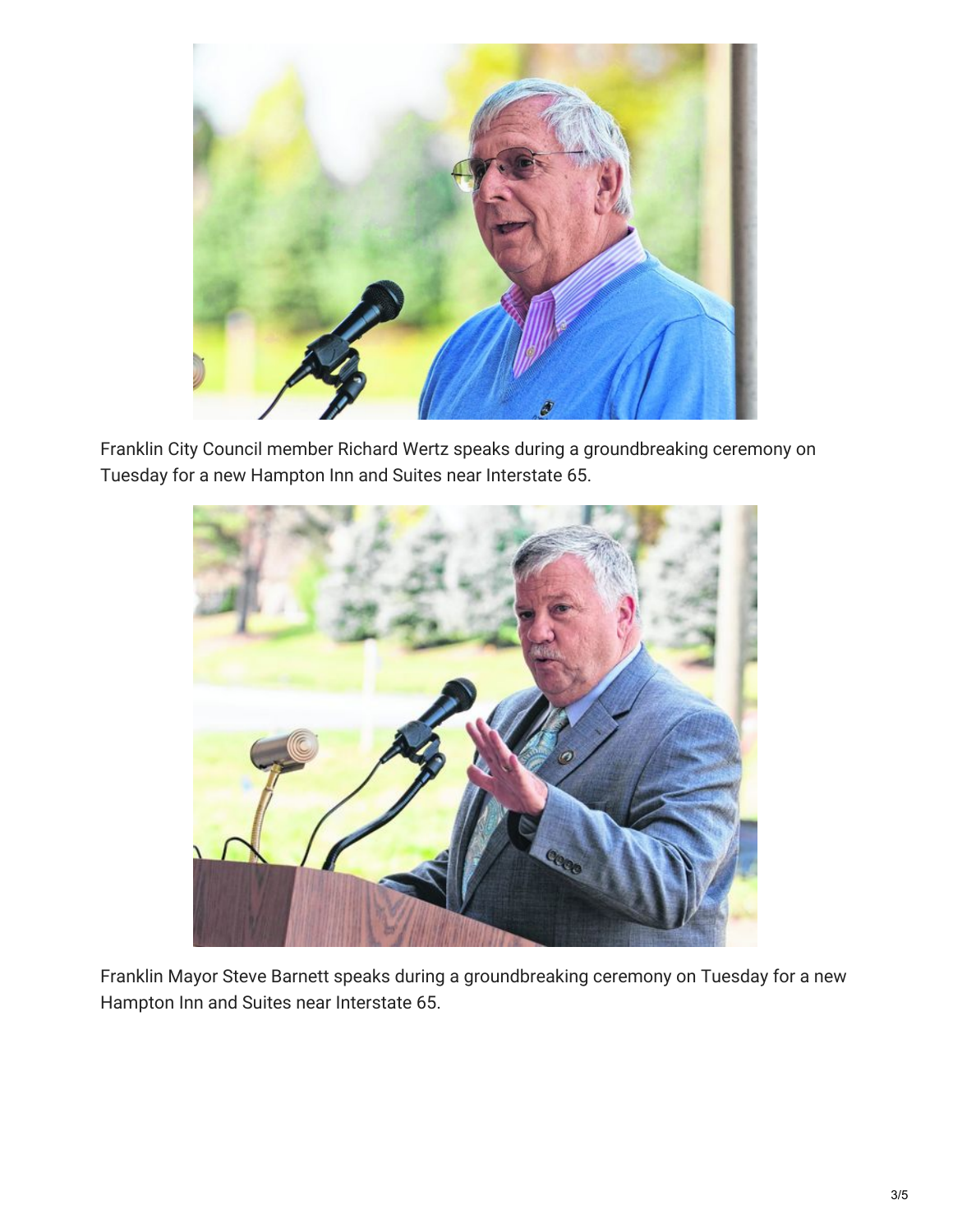

Johnson County Development Corp. Executive Director Dana Monson listens as Sprague Hotel Developers CEO Janeen Sprague speaks during a groundbreaking ceremony on Tuesday for a new Hampton Inn and Suites near Interstate 65.

As part of the deal with the city and multiple landowners, the development company and CEO Janeen M. Sprague are getting \$500,000 for roadwork or to offset the cost of buying the remaining parcels on the site and ownership of the former Red Carpet Inn property and Vandiver Spirits, which is moving to a new location. The existing building will be torn down to make way for new development on the site, which is 12 acres total.

"This is a big moment for our community," Barnett said.

This is the second hotel to come to the interchange exit. A Fairfield Inn is under construction to the west of where the 92-room four-story Hampton will be built.

Franklin has long needed quality hotels. The new developments will help the city attract and retain other businesses, who need places for their executives or potential clients to stay, said Dana Monson, director of economic development for the Johnson County Development Corp.

Sprague grew up in the county and attended Franklin College. She has fond memories of her family visiting Franklin. She's honoring her grandfather by naming a street in the development after him. She also owns and operates Hilton Garden Inn and the Holiday Inn Express in Greenwood. Her brother is the late Jonathan E. Byrd, who owned and operated Jonathan Byrd's Cafeteria as well as race cars.

"With Franklin's economic growth and its investment in the King Street interchange, we feel that this hotel is well positioned to service the key business travel segment and Franklin's growing business base. Additionally, we look forward to serving Franklin College and its visiting sports teams, students and parents," Sprague said.